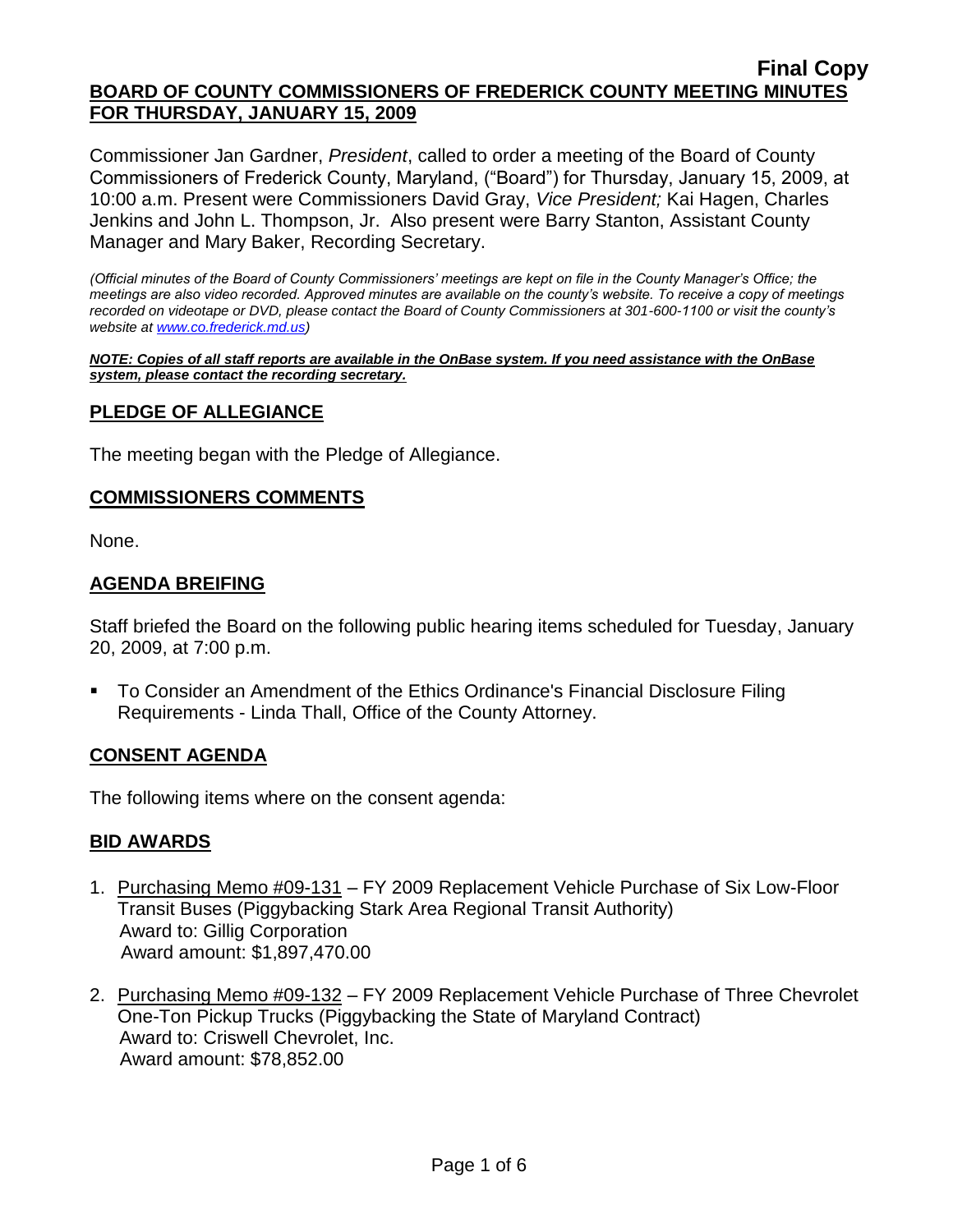#### **BUDGET TRANSFER**

1. BT-09-111, Accounting, Finance

# **GRANT**

1. FY 2008 Child Support Enforcement Cooperative Reimbursement Agreement - Budget Modification - Marty Gallagher, Sheriff's Office

# **EASEMENT**

1. Release of Dedication Area for the Dodd and Raines Property - Kathy Hall, Permitting and Development Review Division

### **CHANGE ORDERS**

- 1. FY 2008 Patch and Repair of Various County Roadways, Contract No. C29918, Change Order No. 3 - Chuck Nipe and Tom Meunier, Public Works Division
- 2. Spectrum Drive, Contract No. C28385, Change Order No. 17 Chuck Nipe and Tom Meunier, Public Works Division
- 3. Ballenger-McKinney Enhanced Nutrient Removal (ENR) Waste Water Treatment Plant (WWTP) Expansion, Bridge and Utilities Crossing Ballenger Creek, Contract No. 200A2-S, Construction Change Order No. 4 - Rodney Winebrenner, Utilities and Solid Waste Management Division

Commissioner Gray moved to approve the consent agenda as presented. Commissioner Hagen seconded the motion that passed 5-0.

### **ADMINISTRATIVE BUSINESS**

### **Approval of Board of County Commissioners Meeting Minutes**

The Board unanimously approved the minutes as presented.

### **Policy on Non-County Use of County Vehicles - Pat Hannah, Management Services Division**

Mr. Hannah presented information regarding a proposed policy for non-county use of county vehicles to allow occasional use of county vehicles by "sister" agencies such as Board of Education, Frederick County Library staff, etc.., resulting in lower fuel costs and more fuel efficiency by using a large 12-15 person van rather sending 12-15 individual vehicles traveling to the same destination.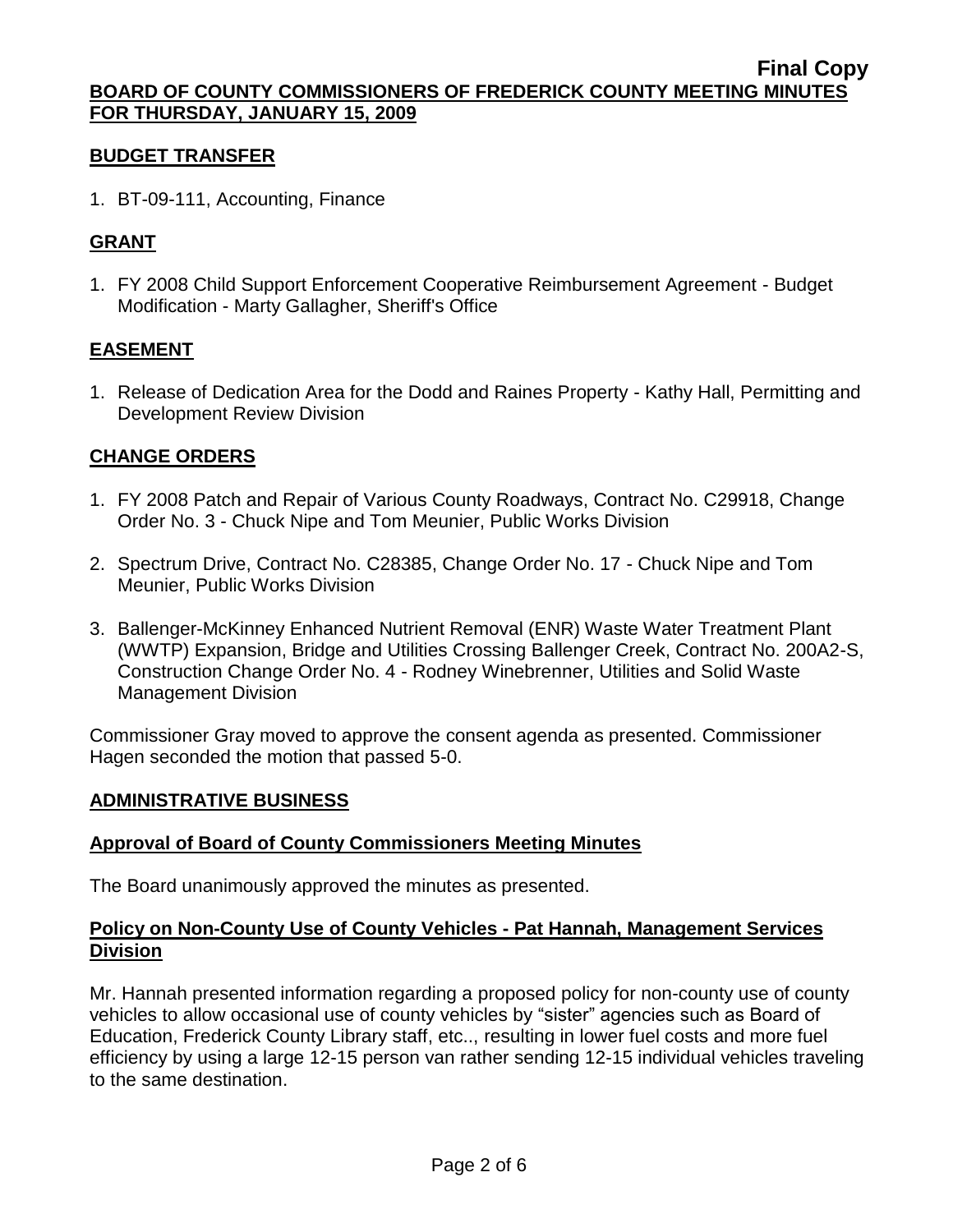Commissioner Hagen moved to approve the policy as presented in the staff report. Commissioner Gray seconded the motion that passed 5-0.

### **Landfill Gas Project Service Agreement Between Frederick County and the Northeast Maryland Waste Disposal Authority (NMWDA) - Mike Marschner, Utilities and Solid Waste Management Division**

Mr. Marschner presented information regarding the service agreement.

Frederick County has two permitted sanitary landfills located on 529 acres near Reich's Ford Road. Between 1969 and 1997, an estimated 3.5 million tons of solid waste was placed in the Reich's Ford Road Site-A landfill before it was closed. Following the closure and capping of Site-A in 1997, a 72-well active gas extraction system and gas flare was constructed. Since 1998, this system has been flaring the landfill gas to ensure compliance with the landfill's air permit. The Site-B landfill, which is the county's only operational landfill, is located on a 183 acre parcel. The 58-acre fill area is divided into three cells that generate landfill gas. After a previous attempt by the county to develop a land-fill gas to energy project failed, Utilities and Solid Waste Management Division (DUSWM) requested the NMWDA to conduct a procurement, which would provide a turn-key gas development project to provide the county's solid waste enterprise with an additional revenue stream and/or renewable energy purchase alternatives.

Staff recommended the DCO Energy, LLC proposal that would provide the county with the highest guaranteed revenues of the proposals received along with additional variable revenue from emission reduction. They would install a new gas collection system on Site-B. The NMWDA agreement would provide other benefits including the need for DUWSM to hire additional staff to manage the project or contract.

Commissioner Hagen moved to approve the Landfill Gas Project Services Agreement between the Board and the NMWDA for installation of a new landfill gas collection system on Site-B as presented in the staff report. Commissioner Gray seconded the motion that passed 5-0.

# **Excess Waste Transportation and Disposal Agreement Between Frederick County and the Northeast Maryland Waste Disposal Authority (NMWDA) - Mike Marscher, Utilities and Solid Waste Management Division**

Mr. Marschner presented information to the Board.

The NMWDA issued a request for purchase of additional waste transportation and disposal to supplement the existing contract with Waste Management Inc. to locate lower process for excess solid waste coming into the Reich's Ford Road Landfill. The county is obligated to direct 122,400 tons per year to Waste Management, the remaining 103,000 toms are available for redirection to another vendor. The county's new transfer station was designed to load two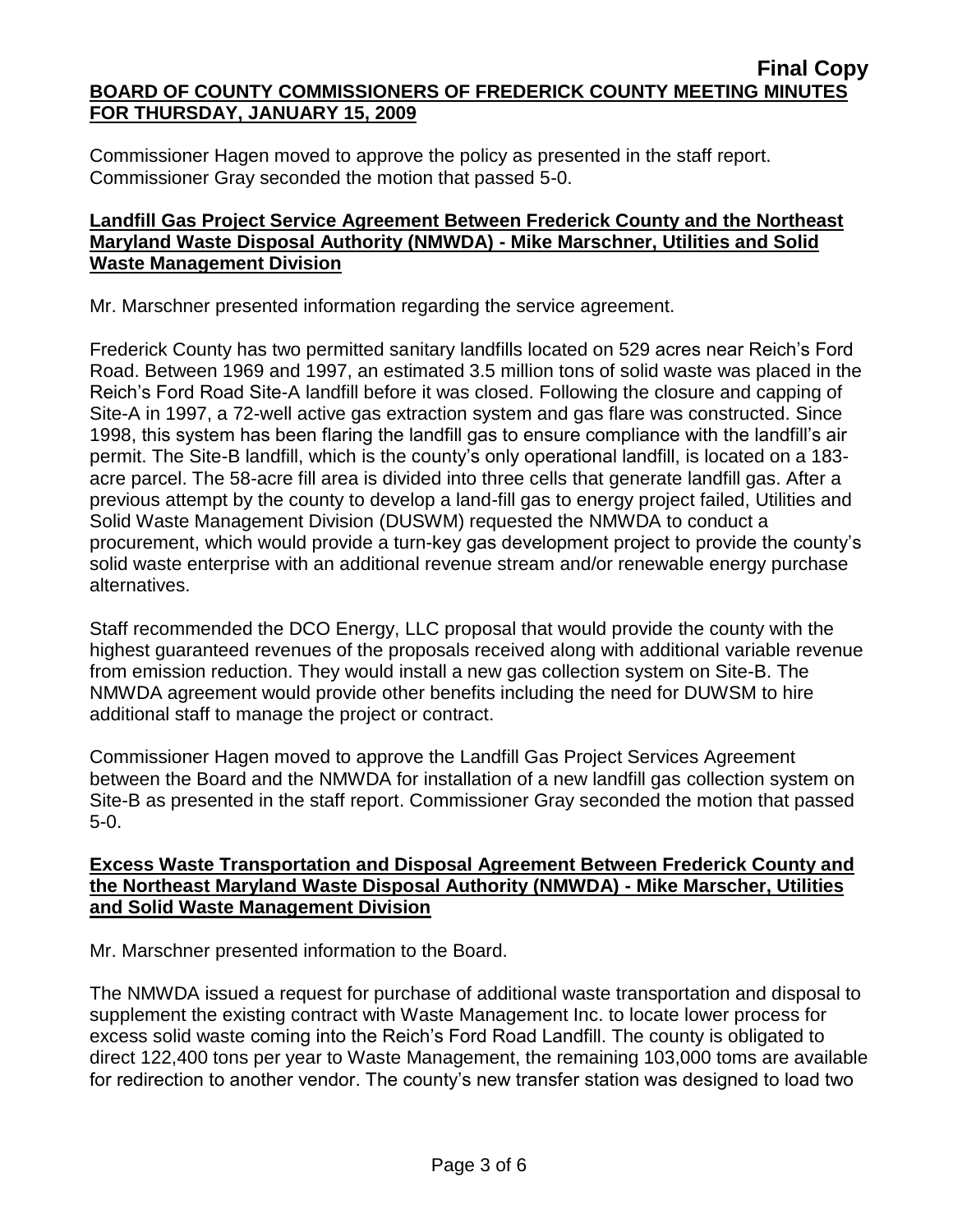trailers at any given time, with thirty trailer spaces; multiple vendors would be able to manage outbound waste and recyclables.

Commissioner Hagen moved to approve the Excess Waste Disposal Agreement between the Board and NMWDA as presented in the staff report. Commissioner Gray seconded the motion that passed 5-0.

### **WORKSESSION**

### **Appointments/Reappointments to Boards/Commissions/Committees - Joyce Grossnickle, County Manager's Office**

#### **Adult Public Guardianship Review Board**

Commissioner Thompson recused himself due to a conflict of interest.

There was no public comment.

Commissioner Hagen moved to reappoint Ms. Jennifer Blakeslee to serve a three year term to expire June 30, 2011, and appoint Janet Farmer, Esquire, to fill an unexpired term to expire June 30, 2011.

### **Deferred Loan Program – Loan Review Committee**

There was no public comment.

Commissioner Hagen moved to:

- Appoint Dr. Ann Dalrymple as the Affordable Housing Council (AHC) Representative (Mr. Jim Schmersahl would serve as the AHC' representative in Dr. Dalrymple's absence)
- Reappoint Mr. R. Troy Linton as the Mortgage Banking Representative
- Reappoint Mr. Charles Hawley as the Real Estate Community Representative
- **EXECT** Reappoint Mr. John Lynn Shanton as the Private Industry Representative
- Reappoint Ms. Sue Oehring as the Human Services Non-Profit Community Representative
- **Reappoint Ms. Eileen Barnhard, Alternate;**

and approve the change in term length from two (2) years to three (3) years and change in term expiration date from October 31 to June 30.

The members would serve three-year terms to expire June 30, 2011.

Commissioner Gray seconded the motion that passed 5-0.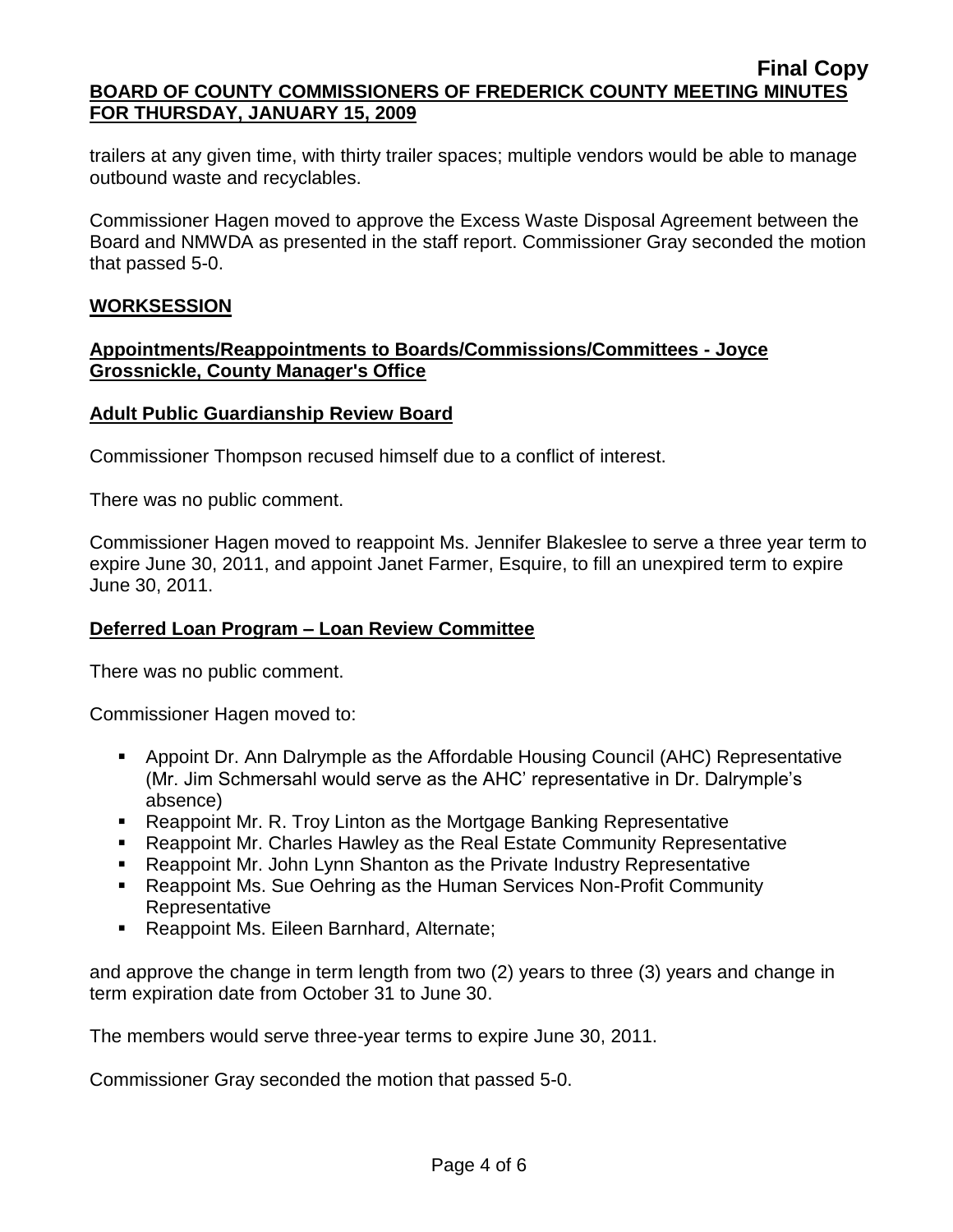Mr. Bryan Patchan was recommended to serve as the Building Community Representative; however, there was consensus to hold his application until his residency could be verified. **Other Post Employment Benefits Investment Committee**

There was no public comment.

Commissioner Hagen moved to appoint Mr. Terry Irwin to a three-year term to expire June 30, 2011, and DCF Michael Easterday to serve with no term assigned. Commissioner Gray seconded the motion that passed 5-0.

# **LEGISLATIVE ISSUES**

Mr. Mathias presented legislative updates to the Board.

# **DIRECTOR'S REPORT – Al Hudak, Public Works Division**

Mr. Hudak, Tom Meunier and Robert Shen presented updates on public works projects throughout the county.

(Commissioner Jenkins left the meeting.)

# **COMMISSIONERS COMMENTS**

It was noted the annual Martin Luther King, Jr. Tribute at Governor Thomas Johnson High School would be postponed due to inclement weather.

# **PUBLIC COMMENTS**

None.

# **QUESTIONS – PRESS**

None.

# **ADJOURN**

The meeting adjourned at 12:30 p.m.

Respectfully submitted,

Mary E. Baker